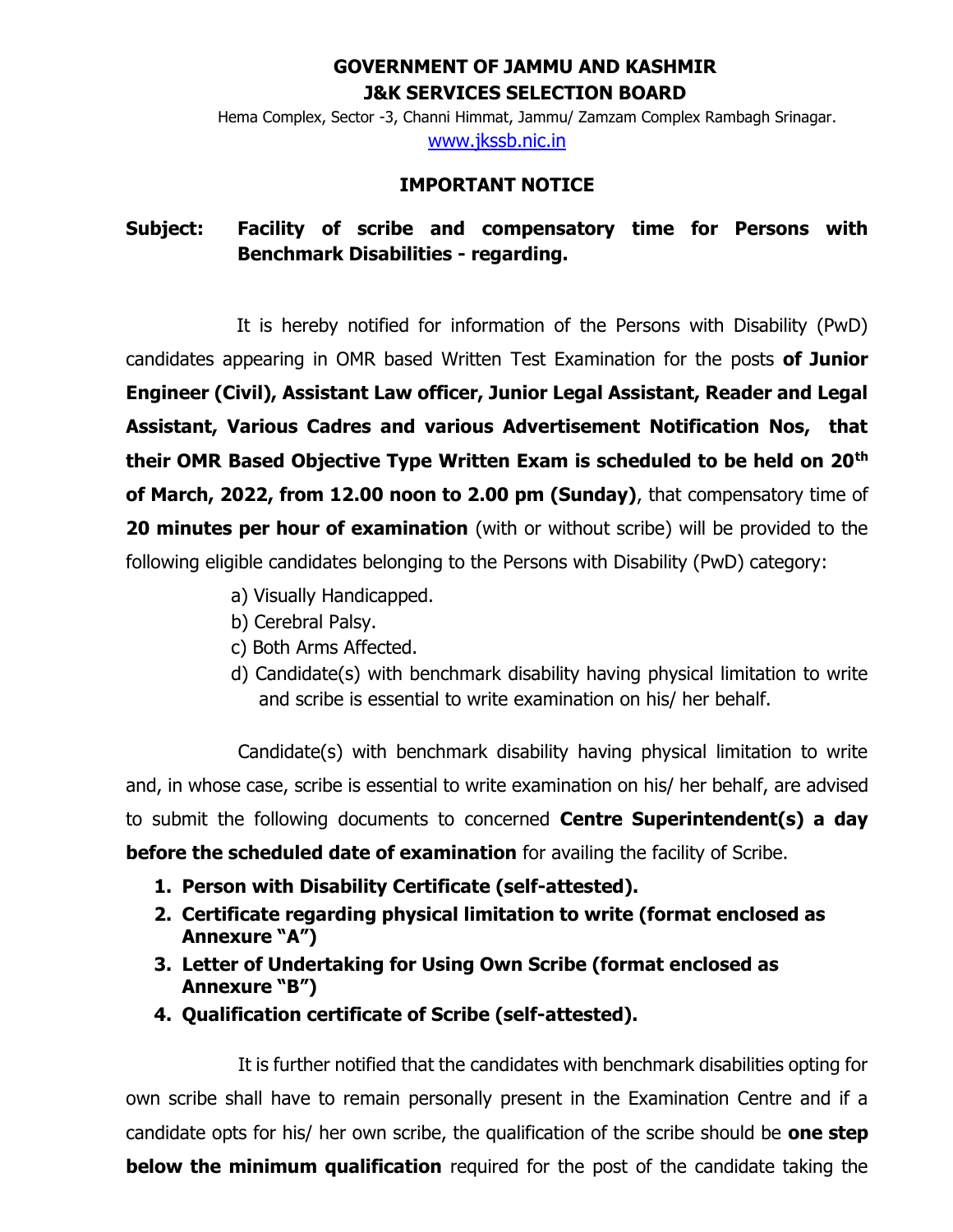examination. In case, subsequently it is found that the qualification of the scribe is not as declared by the candidate, then the candidate shall forfeit his/ her right to the post and claims relating thereto.

> **(Ashok Kumar) JKAS** Controller of Examinations

### No. SSB/CoE/2022/ 2766-76 Dated: 17-03-2022

#### **Copy to the:-**

- 1. Principal Secretary to Government, General Administration Department,
- 2. Director Information JK UT with the request to publish the notice in the leading newspapers of Jammu & Kashmir.
- 3. Deputy Commissioner, Jammu/Srinagar
- 4. Members/ Nodal Officers (All) with the request to ensure that the information is received by respective Centre Superintendents.
- 5. Additional Deputy Commissioner (Chief Inspectors), Jammu/Srinagar with the request to ensure that the information is received by respective Centre Superintendents.
- 6. Administrative Officer, J&K SSB, Kashmir/Jammu for information.
- 7. Private Secretary to Chairman, JKSSB, for the information of Chairman.
- 8. Centre Observers (All)
- 9. Centre Superintendents (All)
- 10.In charge website for uploading the same on official website of the Board.

11.Stock file.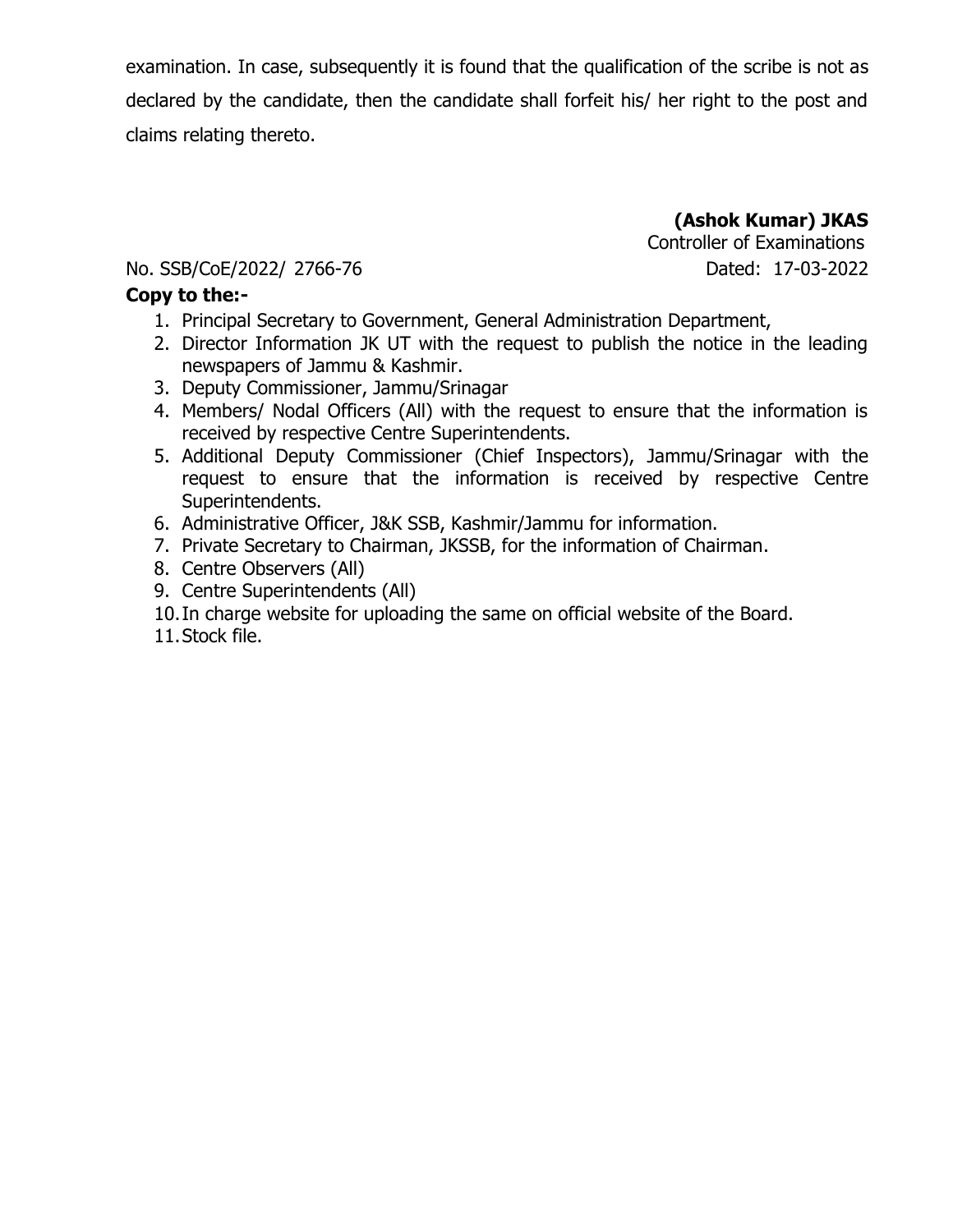# **Annexure "A"**

# **Certificate regarding physical limitation in an examinee to write.**

| <b>This</b>    | is | to |  |  |   | certify that, I have examined Mr/Mrs/Ms                                        |     |
|----------------|----|----|--|--|---|--------------------------------------------------------------------------------|-----|
|                |    |    |  |  |   | (name of the candidate with disability), a                                     |     |
| person with __ |    |    |  |  |   | (nature and percentage of                                                      |     |
| disability     |    |    |  |  |   | as mention in the certificate of disability), S/o/                             | D/O |
|                |    |    |  |  | a | resident                                                                       | _of |
|                |    |    |  |  |   | (village/District/State and to state                                           |     |
|                |    |    |  |  |   | that he/she has physical limitation which hampers his/her writing capabilities |     |

owing to his / her disability.

Signature of the Specialist

Name, Designation of the Specialist.

Name of Government Hospital/Health Care Centre with Seal.

Place:-

Date:-

## **Note:-**

Certificate should be given by a specialist of the relevant stream/disability (eg. Visual impairment-Ophthalmologist, Locomotor disability- Orthopedic Specialist /PMR)